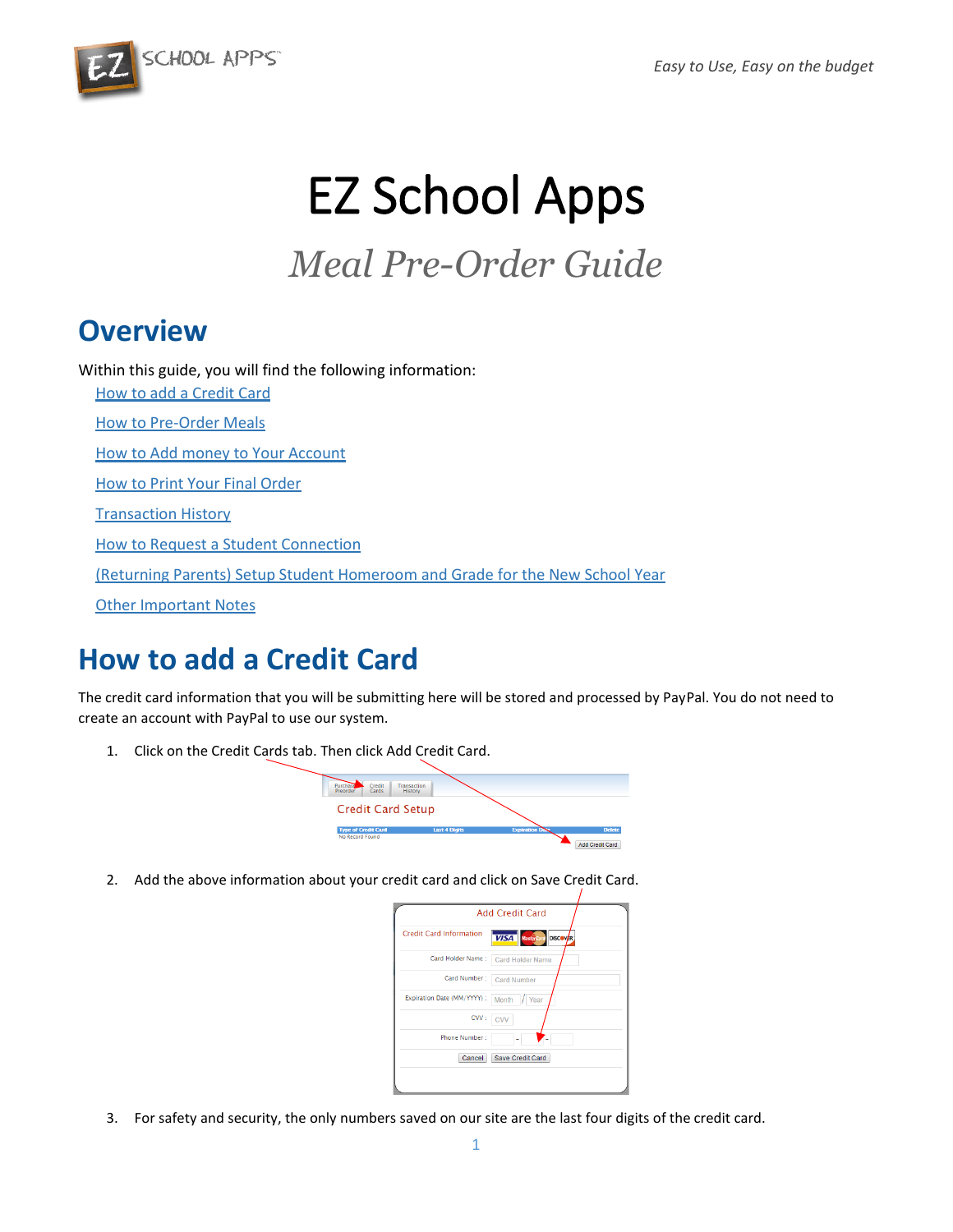SCHOOL APPS

### <span id="page-1-0"></span>**How to Pre-Order Meals**

- 1. If you have multiple accounts to order for, use the dropdown to select the correct one. **Make sure the name matches the student you are ordering for**
- 2. You can change the month by clicking on the month before or after.



**3.** Select lunches by clicking on the button in front of your food item of choice. As you select each food item y**our choices will be saved automatically.**

### <span id="page-1-1"></span>**How to Add money to Your Account**

- 1. If you scroll down, at the bottom of the calendar/menu, you should see the following:
	- a. Current Student Balance: How much money you currently have available
	- b. Pre-order Amount: total amount of money on pre-ordered meals.
	- c. Owed Amount: Current Student Balance minus the Pre-order Amount

| Current Student Balance | \$1.00    |                  |
|-------------------------|-----------|------------------|
| <b>Preorder Amount</b>  | $$ -3.50$ |                  |
| Owed Amount             | \$2.50    | <b>Add Money</b> |

When you click any food on the calendar this will be automatically submitted to the school. There is no save button that you need to click.

- 2. You should add additional money if you start to notice you have an Owed Amount.
- 3. To pay for this **Owed Amount** Click on "Add Money".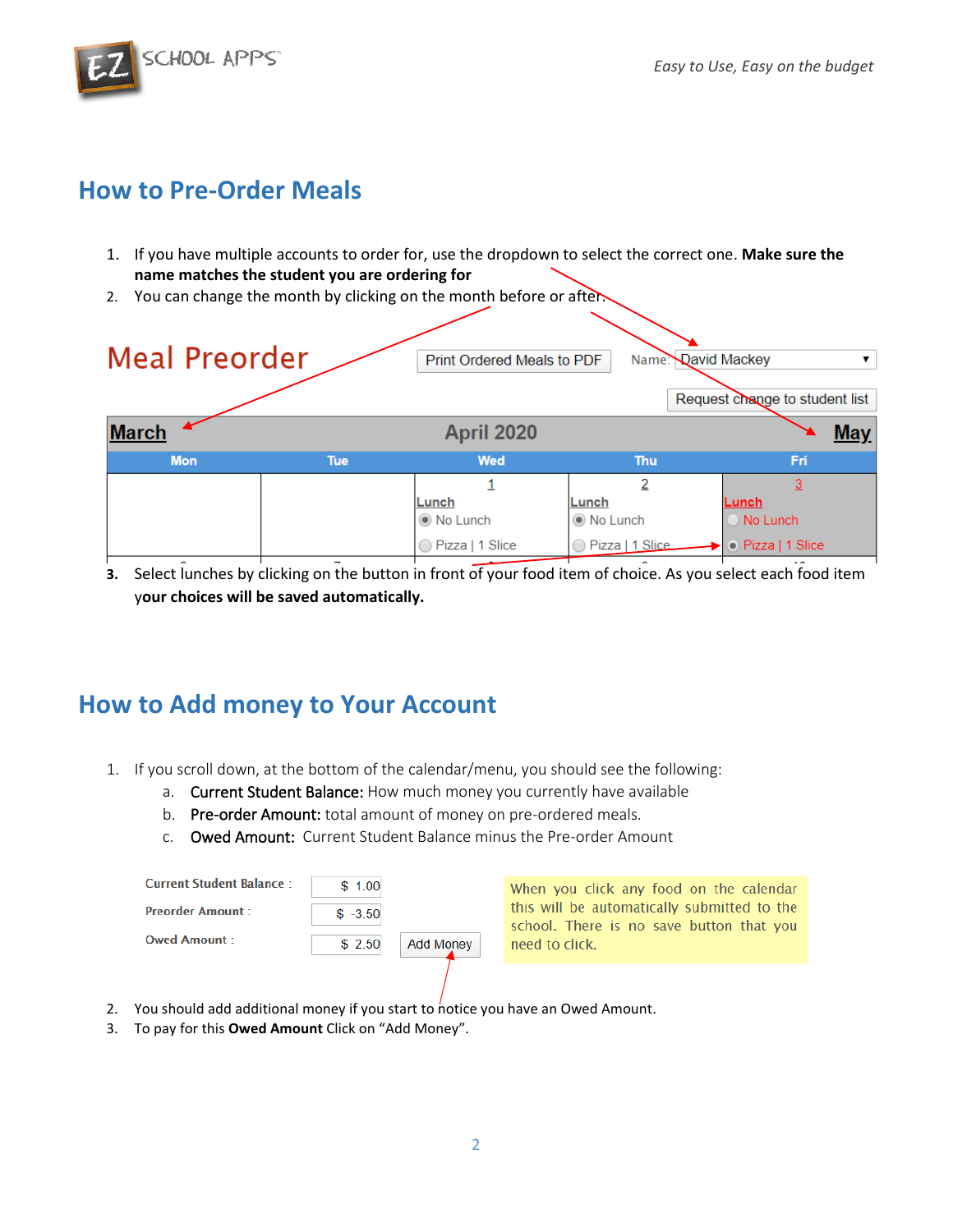

4. If you also wanted to add additional funds, click the on the button before "**Choose specific amount**". This will let you edit the "Amount to Add"

| <b>Add Money</b>                                                                                                                                                                                                                                                                                                           |  |
|----------------------------------------------------------------------------------------------------------------------------------------------------------------------------------------------------------------------------------------------------------------------------------------------------------------------------|--|
| Payment Option: MasterCard-4444                                                                                                                                                                                                                                                                                            |  |
| Amount to Add: \$47.75 □ Choose specific amount                                                                                                                                                                                                                                                                            |  |
| Convenience Charge: \$1.95                                                                                                                                                                                                                                                                                                 |  |
| Total Amount : \$49.70                                                                                                                                                                                                                                                                                                     |  |
| Add Amount<br>Cancel                                                                                                                                                                                                                                                                                                       |  |
| The credit card charge for this transaction will show as<br>"EZ School Apps" on the credit card statement. If you<br>dispute this credit card transaction the "charge back"<br>fee of \$15 imposed by the bank will be billed to the<br>school. The payment may show as reccuring on your bill<br>but you can ignore this. |  |
|                                                                                                                                                                                                                                                                                                                            |  |
|                                                                                                                                                                                                                                                                                                                            |  |

5. You will get the following popup box if the transaction is successful.

| The credit card transaction was successful.                                                   |
|-----------------------------------------------------------------------------------------------|
| Money has been successfully moved to your<br>child's account. To see the meals that were      |
| ordered please click on the "Print Ordered Meals<br>to PDF" button at the top of this screen. |
| Thank you.                                                                                    |
| OK                                                                                            |
|                                                                                               |
|                                                                                               |

#### <span id="page-2-0"></span>**How to Print Your Final Order**

You can print your order by clicking on **Print Calendar as PDF** right above the calendar.

# **Meal Preorder**

Print Ordered Meals to PDF

Name: David Mackey  $\pmb{\mathrm{v}}$ 

|              | Request change to student list |                          |                   |                   |     |
|--------------|--------------------------------|--------------------------|-------------------|-------------------|-----|
| <b>March</b> |                                | <b>April 2020</b>        |                   |                   | May |
| <b>Mon</b>   | <b>Tue</b>                     | <b>Wed</b><br><b>Thu</b> |                   | Fri               |     |
|              |                                |                          |                   |                   |     |
|              |                                | Lunch                    | Lunch             | Lunch             |     |
|              |                                | ◉ No Lunch               | ◉ No Lunch        | O No Lunch        |     |
|              |                                | ◯ Pizza   1 Slice        | ◯ Pizza   1 Slice | • Pizza   1 Slice |     |
| $\sim$       |                                |                          | $\sim$            | . .               |     |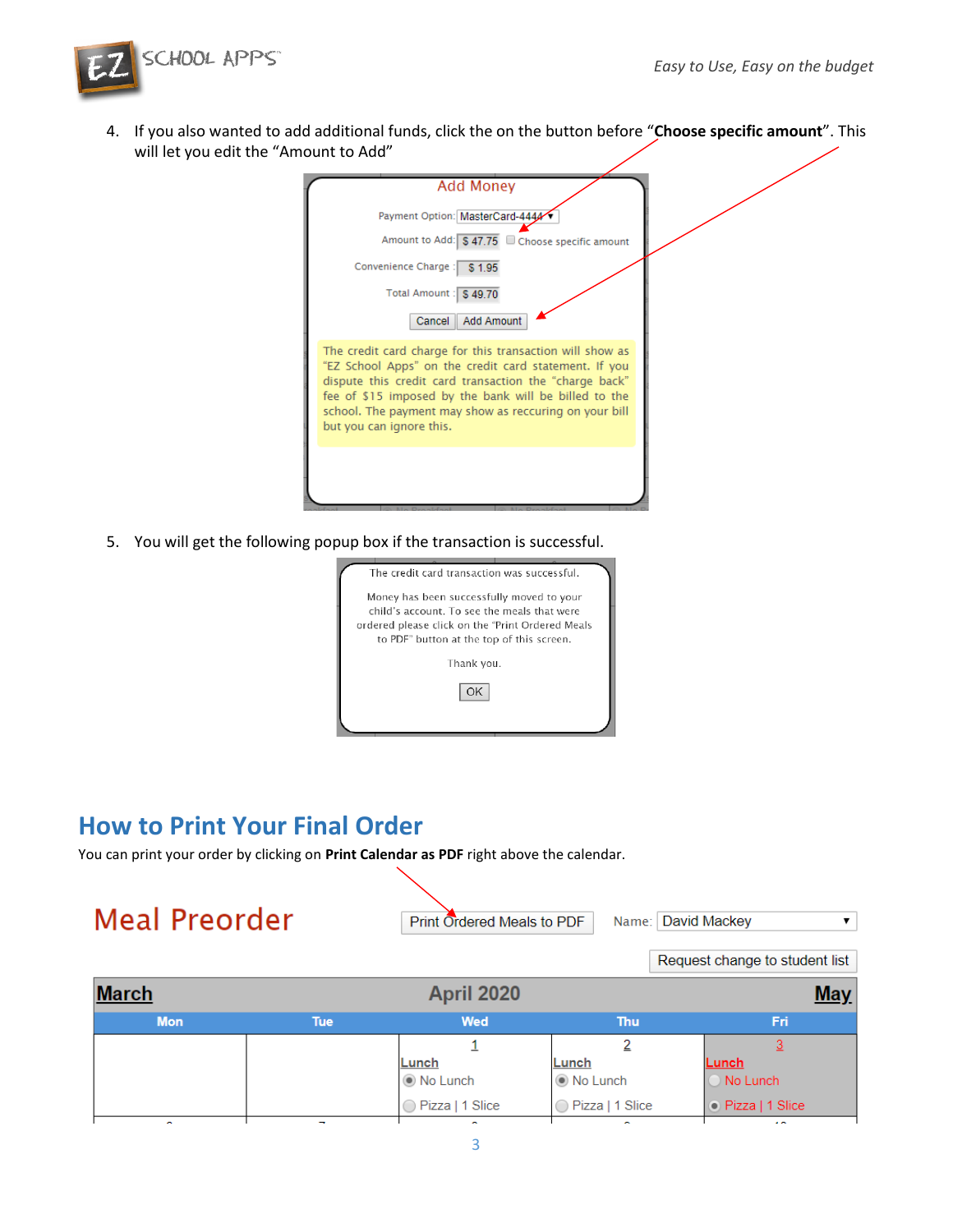

### <span id="page-3-0"></span>**Transaction History**

1. Click on the Transaction History tab to see a current history of your student's payments and purchases.

| Meal<br>Preorder | Credit<br>Cards | <b>There</b><br>zion<br><b>COLLANS</b><br><b>MOLULY</b> |
|------------------|-----------------|---------------------------------------------------------|

#### **Transaction History**

| Person Name:        | Alexander Burke       | ▼                    | <b>Current Balance</b><br>\$51.50 |
|---------------------|-----------------------|----------------------|-----------------------------------|
| <b>Payment Date</b> | <b>Description</b>    | <b>Change Amount</b> | <b>Previous Amount</b>            |
| 9/6/2017            | Cheeseburger - PrePay | $S - 3.25$           | 54.75                             |
| 9/5/2017            | Cheeseburger - PrePay | $S - 3.25$           | 58.00                             |
| 9/5/2017            | Cereal - PrePay       | $$ -2.00$            | 60.00                             |
| 7/2/2017            | Credit Card           | \$60.00              | 0.00                              |

### <span id="page-3-1"></span>**How to Request a Student Connection**

Once you log in you can check your student connections in the dropdown menu

| Purchase<br>Preorder | Credit<br>Cards | <b>Transaction</b><br><b>History</b> |                              |            |                                                              |
|----------------------|-----------------|--------------------------------------|------------------------------|------------|--------------------------------------------------------------|
| <b>Meal Preorder</b> |                 |                                      | Print Purchased Meals to PDF |            | Name: Alexander Burke<br>▼<br>Request change to student list |
| <b>August</b>        |                 |                                      | September 2017               |            | October                                                      |
|                      | <b>Mon</b>      | <b>Tue</b>                           | Wed                          | <b>Thu</b> | Fri.                                                         |
|                      |                 |                                      |                              |            |                                                              |

If you find that you are missing a student, please click the "Request Change to Student List" and follow these steps

1. In the following popup please select your school and type the student name(s) in the box below

| School: | Choose School ▼    |  |
|---------|--------------------|--|
|         |                    |  |
|         |                    |  |
|         | Close   Send Email |  |
|         |                    |  |

- 2. Then click "Send Email", this will inform the school that they need to adjust the student connection
- 3. Lastly all you must do is wait. Your school will connect your child for you